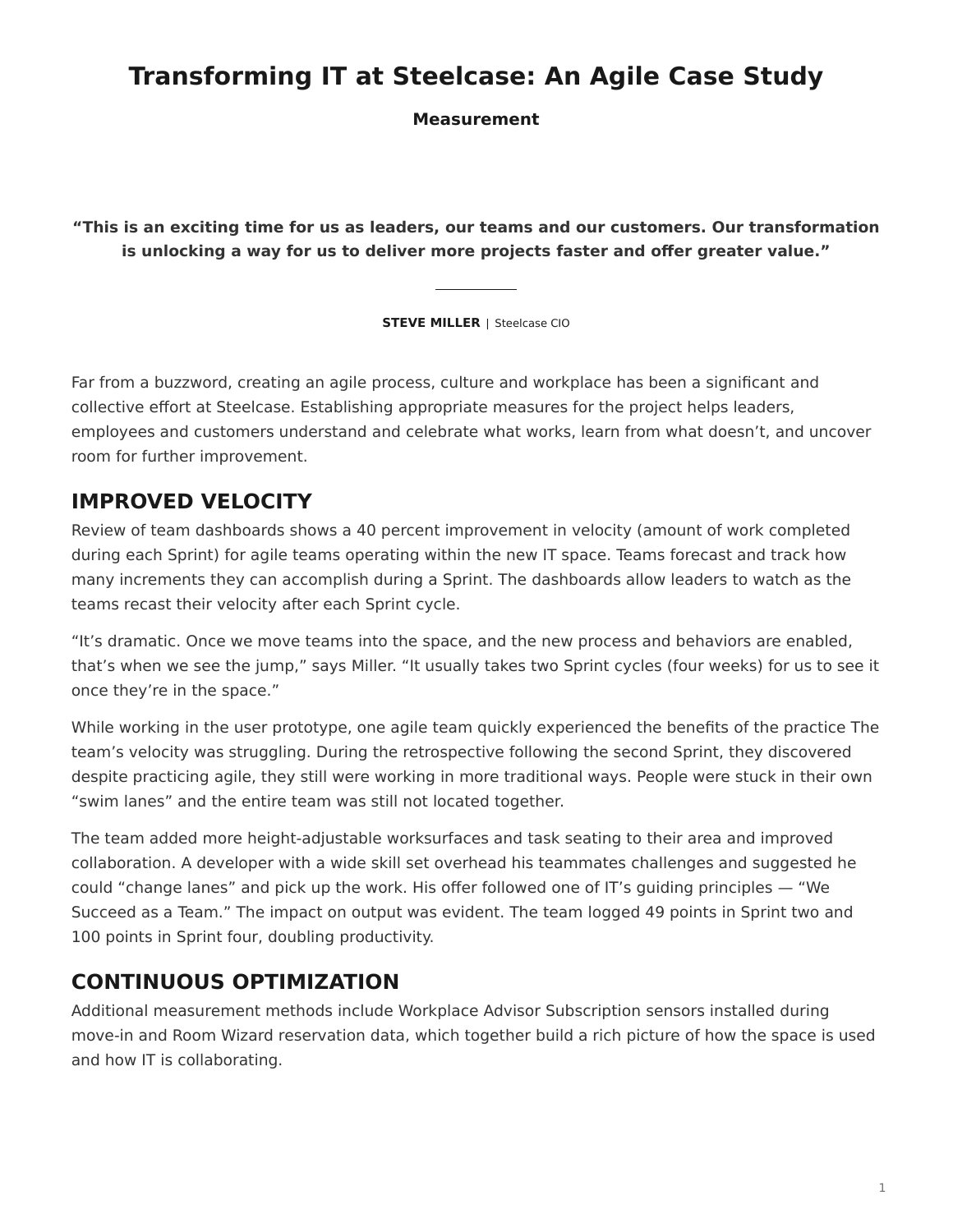Ninety days after move-in, leaders performed a periodic review of how the space was being used. They believed it might be able to support additional teams. Analysis of sensor data allowed them to make a data-driven decision to move three more teams into the new space. Seven teams, in all, had to shift within the space. But, because the design accounted for future needs to expand and contract, IT did not have to make any facilities requests to account for the moves.

#### **AGILE ADOPTION**

"The data helps us make sure the workplace is serving the people who work there while facilitating desired cultural changes. If we see areas for improvement in a week or in a year, we can make immediate changes," says Michael Bloem, PhD, analyst, applied data science at Steelcase. "As work changes, the workplace can respond to the people living in it."

For example, Bloem says they wanted to find out if agile language and concepts were being adopted throughout IT. They analyzed room reservation data that used terms like "agile" and "Sprint" over time. Data showed more than a two-fold increase in bookings using those terms — helping to confirm agile is becoming more ingrained in the culture and the work process.

#### **ONGOING MEASUREMENT**

The cross-functional team tasked with the IT project put together a measurement plan that accounts for the immediate, short and medium term. The team started with the IT guiding principles and clarified the behaviors that would be evident when the guiding principles are met. From there, they developed and implemented an array of qualitative and quantitative methodologies through which to measure these.

Change takes time, of course, so the measurement efforts continue as the team gains insights and makes ongoing improvements to the space. In true agile spirit, the space will never really be complete. In fact, a ribbon cutting was never held, symbolizing to the team that the project is ongoing. It will continue to evolve and shift as teams' work changes and new learnings manifest.

#### **STAY CONNECTED**

This project along with Steelcase's work with partners and customers has led to a growing volume of knowledge that can help organizations interested in the successful implementation of agile. If you'd like to receive updated research and insights, [subscribe](https://info.steelcase.com/360/newsletter-subscription) to 360 Magazine. You'll receive our newest articles twice per month.

For support with the holistic approach to agile (assessment, leadership, teams, measurement and more), find out more about Steelcase [Applied Research + Consulting](https://www.steelcase.com/eu-en/about/steelcase/consulting/) or email them at [info\\_uk@steelcase.com](mailto:info_uk@steelcase.com).

#### **PREVIOUS CHAPTER** – [What Work Looks Like Now](https://www.steelcase.com/eu-en/research/articles/agile-case-study-what-works-looks-like-now/)

[Table of Contents](https://www.steelcase.com/eu-en/research/articles/agile-case-study/)